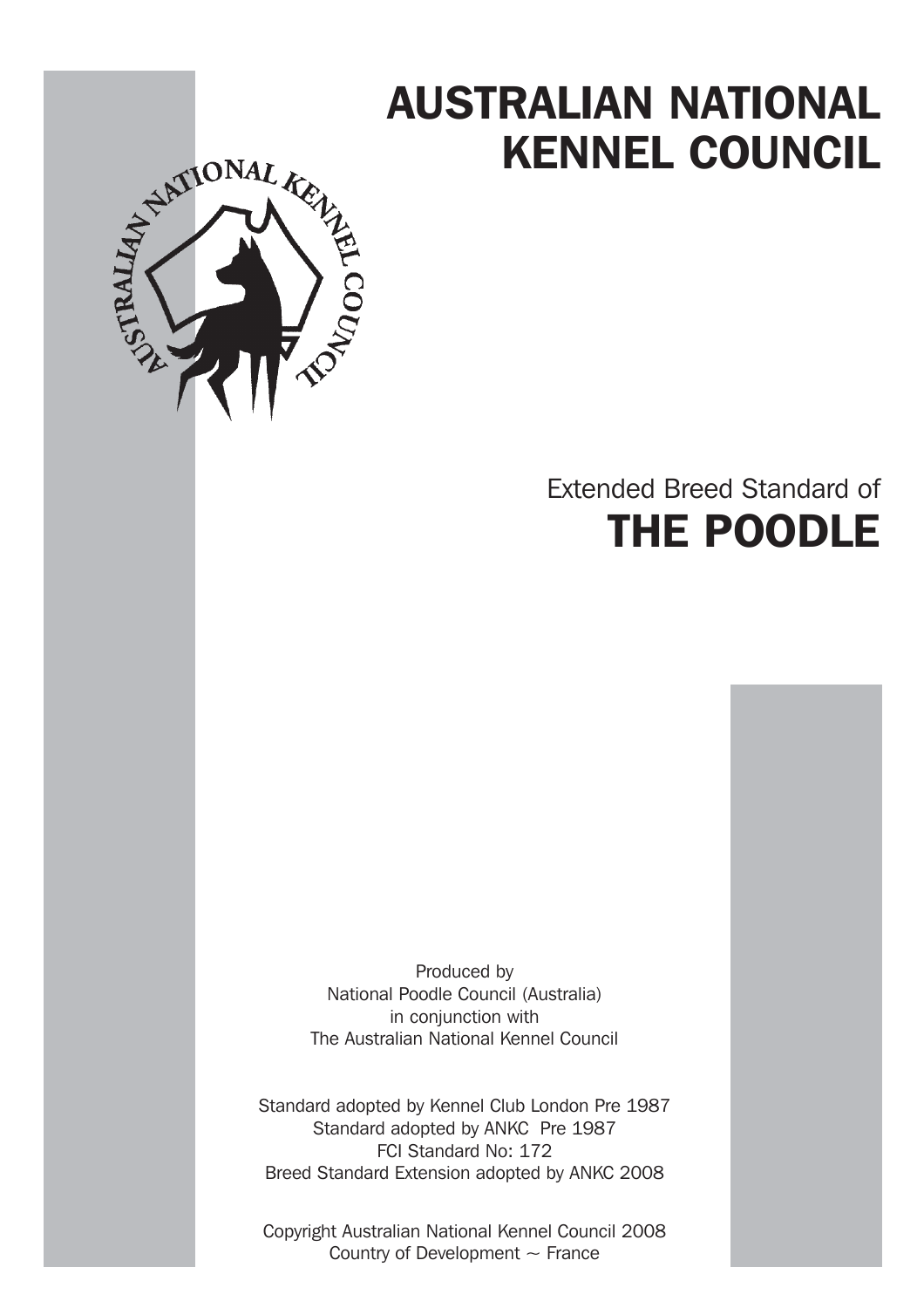Extended Standards are compiled purely for the purpose of training Australian judges and students of the breed.

In order to comply with copyright requirements of authors, artists and photographers of material used, the contents must not be copied for commercial use or any other purpose. Under no circumstances may the Standard or Extended Standard be placed on the Internet without written permission of the ANKC.

# HISTORY OF THE BREED

It as been stated, over and over again, that the Poodle's origins date back even before the birth of Christ. However, these statements are invariably based on paintings, wood-cuts, and the like, depicting a small, long coated dog clipped in a clip similar to the lion clip worn by Poodles in later times. Many breed fanciers are of the opinion that these are, possibly, not Poodles at all because, in most cases, the clipping is the only obvious similarity to our modern Poodle. It can be accepted that the lion clip is very ancient – the Poodle may or may not be.

From numerous writings from the late fifteenth century the breed became identified by name, and it is fairly safe to assume that it has existed in its present form with a few changes since then. Many countries claim it has originated within their boundaries, but probably Germany, Russia and France have the greatest claim to be recognised as the breed's origin. Spain might be entitled to an equal share of this recognition. The breed is fairly obviously descended from the spaniel family that has its roots in Spain. At least the derivative of the name "spaniel" indicates this.

It is generally accepted by breed historians that the Poodle has developed from what was originally known as "The Water Dog" or "Rough Water Dog". The word "Poodle" originated from the German "Pudel" or the Russian "Pod-Laika" meaning roughly "Water Splasher". The old scientific name was Canis Familiaris Aquaticus or roughly "Water Dog". The French called the Poodle originally "Canne Chein" or "Duck Dog" contracted eventually to "Caniche".

The breed was, therefore, a close relative of the spaniels, with a particular affinity for the water – lakes, rivers, marshes etc. These locations were the habitat of a great variety of bird life and, it follows that sporting men of the day were interested in that bird life and a dog, which would be a companion and assist them in this sport. It was natural for the water dog to be developed as a water retriever and this was, in fact, the development, which took place through the sixteenth to the nineteenth centuries. Small Poodles were also used as truffle dogs in England and on the continent hunting out truffles. This was done by the Poodle with a strongly developed scenting ability. The Truffle is a rootless tuberous fungus considered a delicacy by gourmets.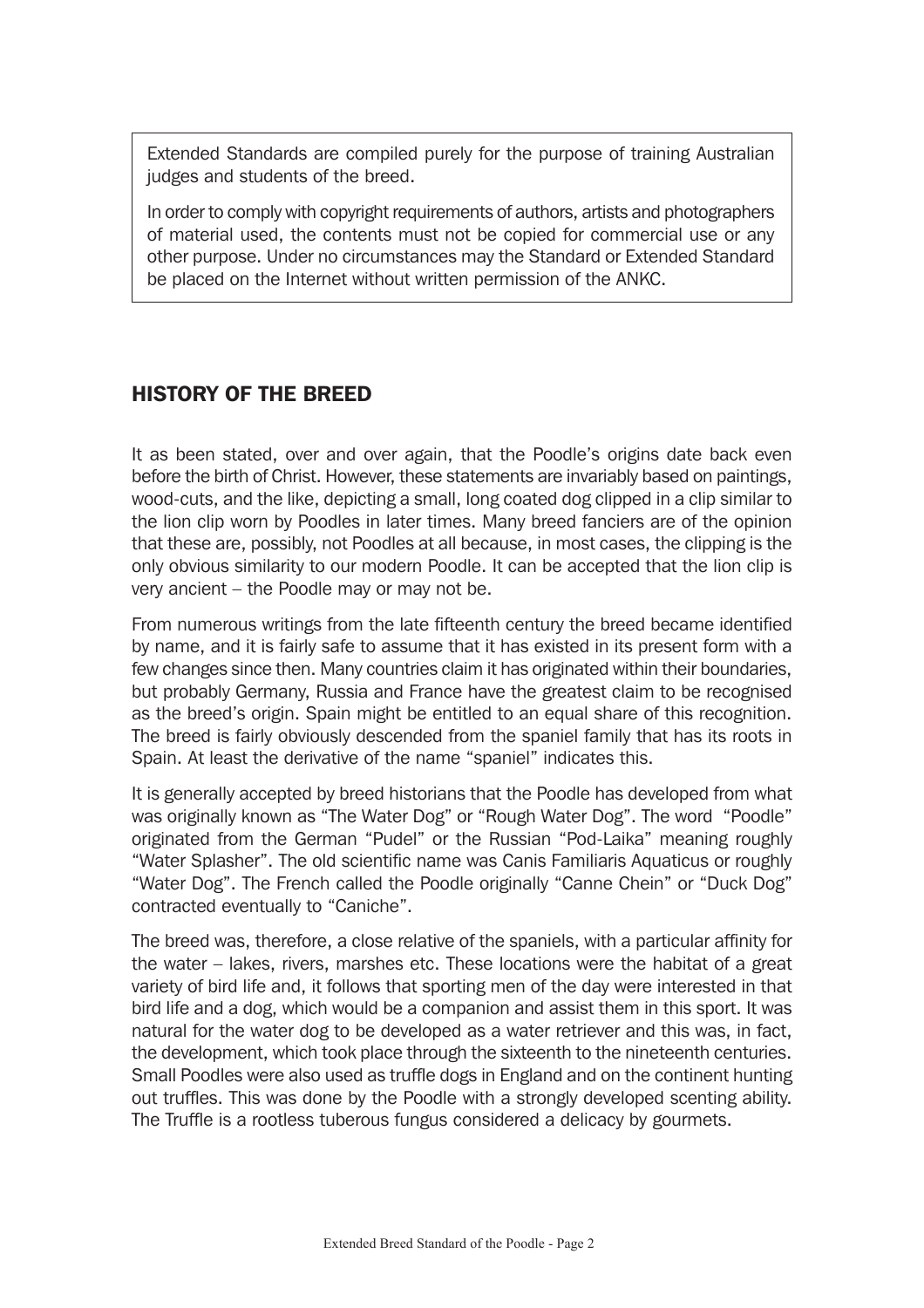The Standard Poodle is 38 cm (15 inches) or more in height. It is the oldest of the three varieties and was traditionally used as a water retriever. The Poodle has also been a performer for centuries, a trickster, a comedian and a clown. His intelligence has made him the most versatile of dogs.

The Poodle's conformation lends itself to speed and agility in moving through the marshes and waterways and for diving in and swimming through the water. His fine head, with strength of jaw and long neck allowed a game bird to be carried high out of the water whilst swimming with ease. His somewhat light and narrow; yet strong body and strong quarters allow for swimming and running without excessive effort for long periods. The Poodle is a purpose dog developed for a specific job – retrieving from the water.

It is generally accepted that the lion clip was developed so that a hunting, retrieving water dog could:

(a) withstand the rigours of a European winter in snow, ice and extremes of cold by maintaining a long, dense and strong coat over the forequarters, chest and joints of the legs,

(b) swim without the impediment of a long coat on his hindquarters (the part of the body lowest in the water while swimming) by clipping the hair on the body from the ribcage back, and

(c) be identified by the hunter whilst retrieving, by means of the topknot secured by a coloured ribbon, to be see above the water or marshes etc.

Of course these hallmarks of the breed have been embellished in the name of fashion in the last twenty years or more, but the reason for the traditional lion clip remains and it is perpetuated by the Standard of the Breed.

Poodles have an innate intelligence. His ability to learn is considered exceptional. Poodles are faster than any other breed at discovering that spoken words mean something and they are thought to understand more spoken words. Poodles are an elegant looking breed with a sense of humour. They are loyal, gentle, obedient and good with children.

**Please note.** There is only one breed Standard covering all three varieties. The varieties are governed by size. When discussing any part of the poodle it must be remember that "**form follows function**" and the poodle irrespective of size was and is a water-retrieving dog.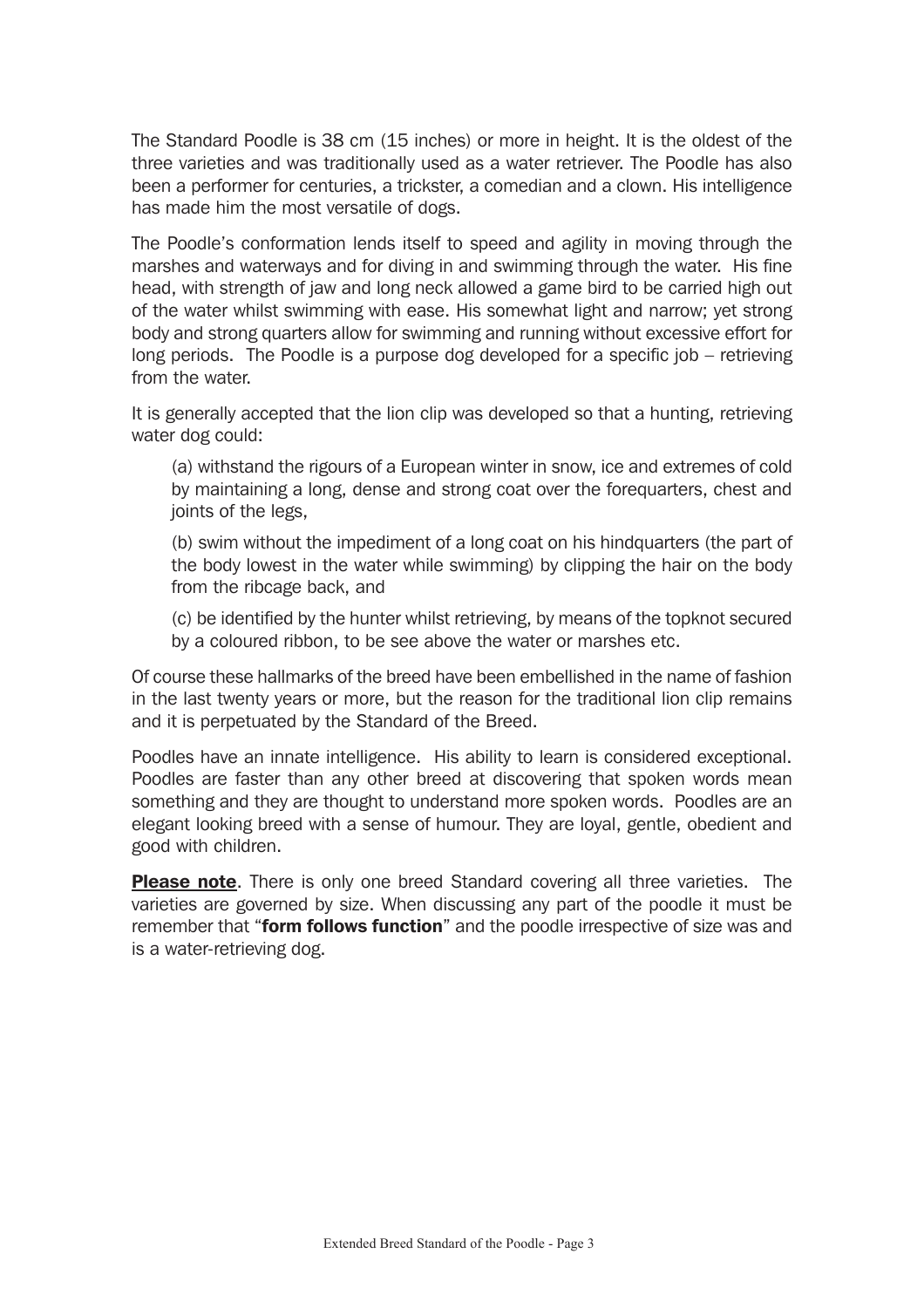



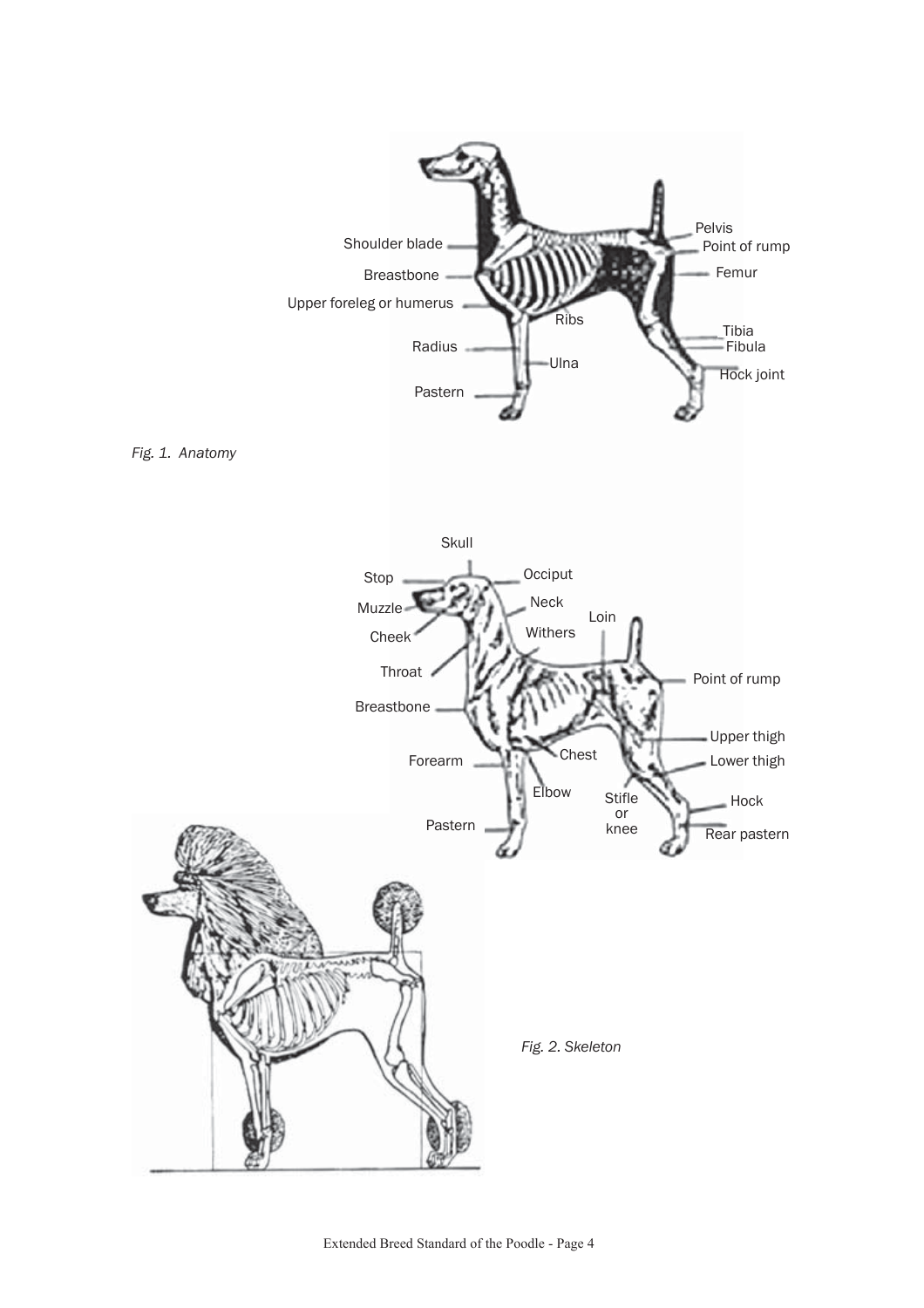# **• GENERAL APPEARANCE**

#### *That of a very active, intelligent, well balanced and elegant looking dog with good temperament, carrying himself very proudly.*

A poodle is a normally constructed basic dog without exaggeration.

Balance is the pleasing, harmonious and well- proportioned blend of a poodle's parts and features. Head carried high with a slight arch of neck, combined with the tail carried up, contributes to the required correct proud carriage.

Keeping in mind the purpose and development of this breed, it is essential for him to be lively and active. As a superb waterfowl retriever, he should possess the substance to carry out his assignments; and the agility to succeed.

# **• CHARACTERISTICS**

#### *Refer to General Appearance*

The desired temperament of a Poodle is shown by its friendly, confident and outgoing attitude As judges in the show ring only have a short time to assess temperament, the correct head and tail carriage are usually indicators of sound temperament

Shyness, nervousness or viciousness are unacceptable in the poodle temperament. These traits should not be confused with the dignified and reserved attitude of some poodles. Puppies are often quite boisterous and should not be heavily penalised for this outgoing display of exuberance.

#### **• TEMPERAMENT**

*Good temperament (Also refer to General Appearance).*

# **• HEAD & SKULL**

*Long and fine with slight peak at the back. The skull not broad and with a moderate stop. Foreface strong and well chiselled, not falling away under the eyes; bones and muscle flat. Lips tight fitting. Chin well defined, but not protruding. The whole head must be in proportion to the size of the dog.*

Everything about the poodle head is clean with no exaggeration. The slight peak refers to the "occiput". Falling away under the eyes is often associated with protruding, bulging eyes. The chin should be definite enough to preclude snipeyness. The stop should be a gentle and gradual drop from the top plane of the skull to the top of the muzzle. Too much or too little stop will give an expression, which is foreign to poodles.

Long and fine does not mean the longest and finest is the best.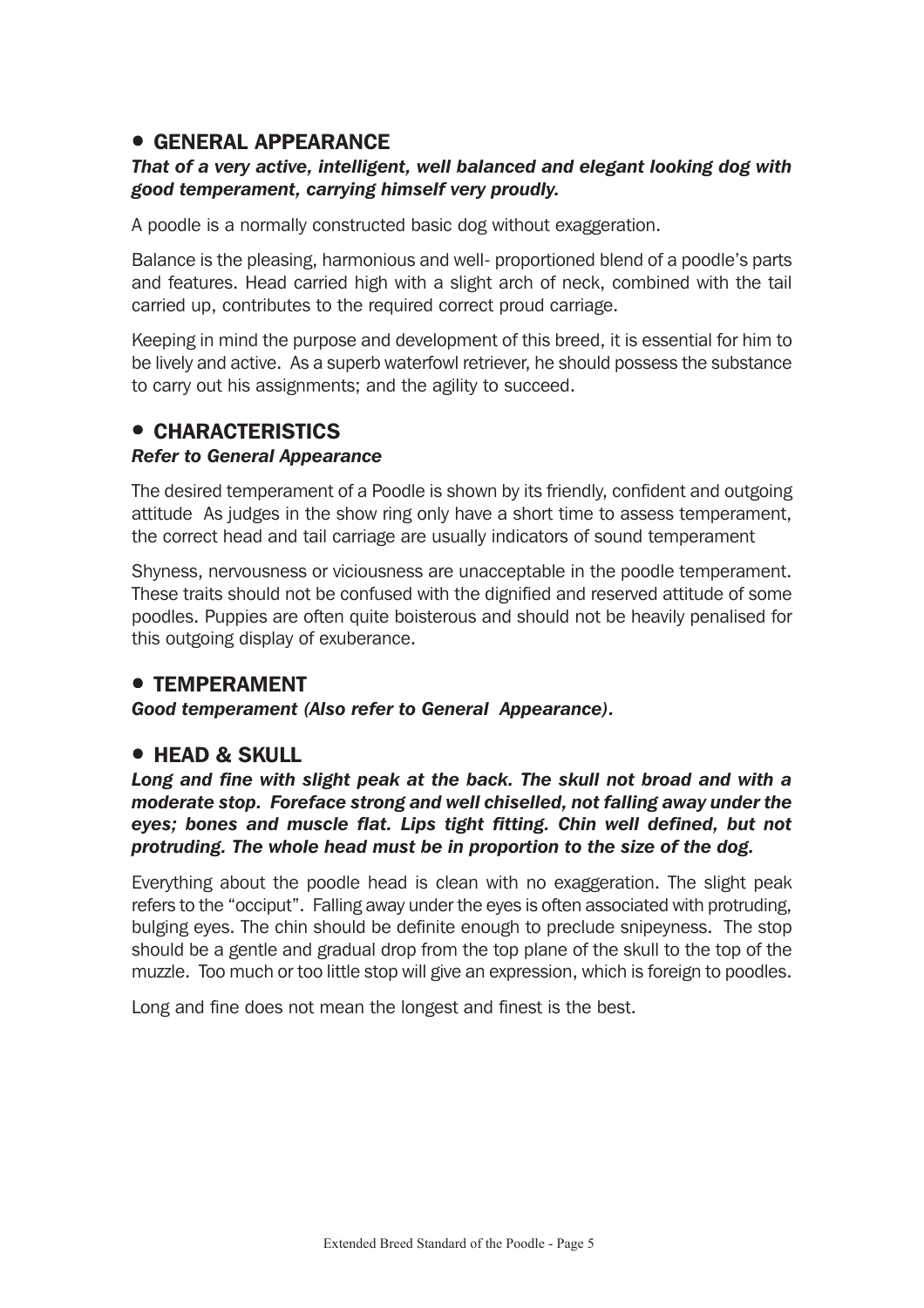#### Head and expression



Correct side view Correct front view



Broad, heavy<br>head, throaty



Round skull, short snipey muzzle



Lack of chin, too narrow, snipey muzzle







Too broad and heavy



Round head, snipey muzzle



Round skull, snipey muzzle, round eyes

Too broad and heavy

Preferred

*Fig. 3. Head shapes*

# **• EYES**

#### *Almond shaped, dark, not set too close together, full of fire and intelligence.*

The eyes are set fairly wide apart, but not so much as to allow the orbits to protrude beyond the line of the cheeks. This set gives a wide range of vision.

Round or button eyes are not acceptable as they ruin the expression. Round eyes generally come with wide skulls and/or an incorrectly proportioned skull to muzzle length.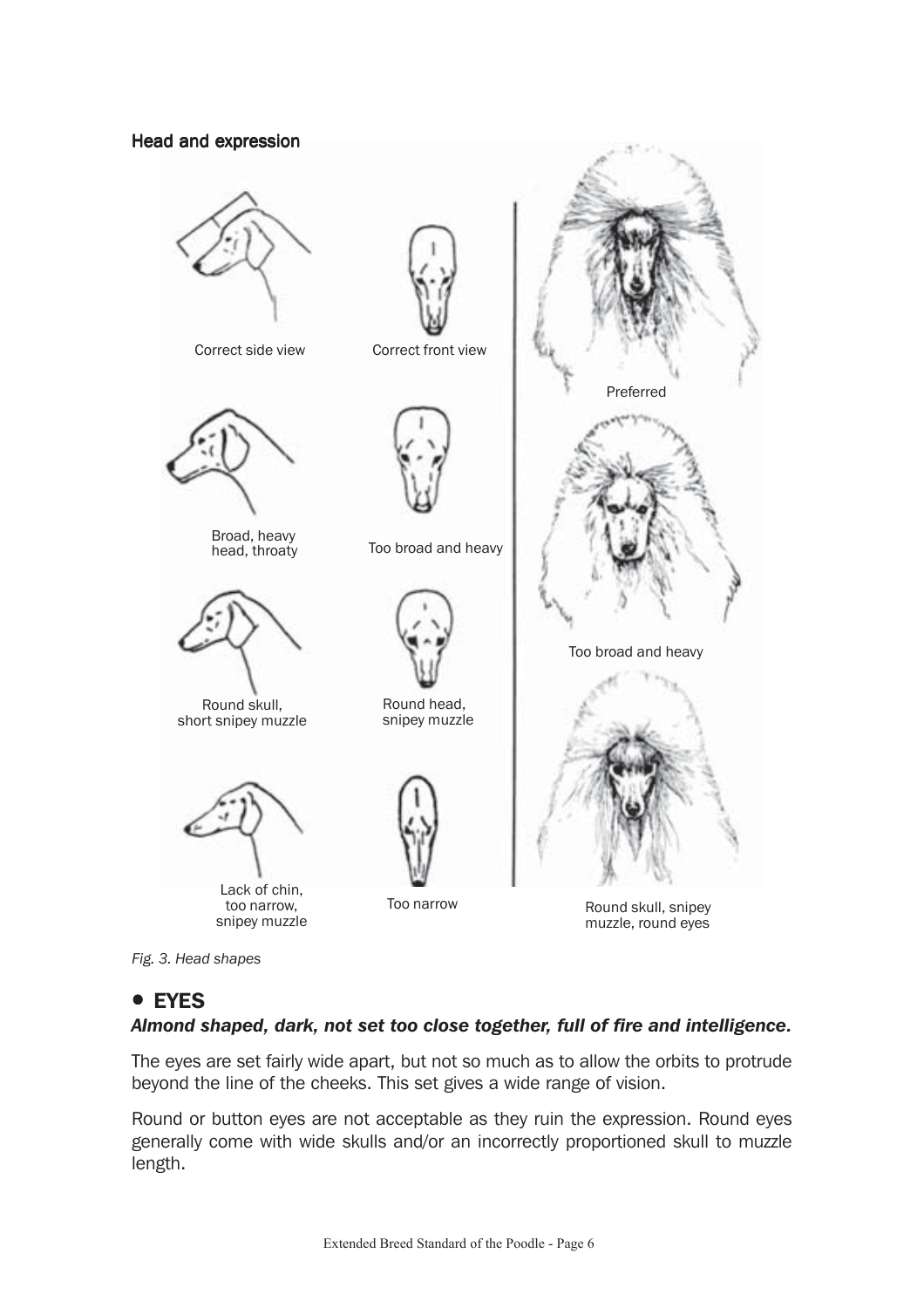For correct eye colour refer to "colour". A light eye will greatly detract from the desired expression.



*Fig. 4 - Eyes, correct and otherwise*

# ! EARS

#### *The leather long and wide, low set on, hanging close to the face.*

The exact ear leather length is not specified; however, when drawn forward the ear leather should reach at least to the corner of the mouth in an adult dog.

The set of the ears should be about eye level, definitely no higher and never much lower and not too far back on the skull.

The presence of typical ears, pendant and hanging close to the head, is essential for the typical expression of the breed.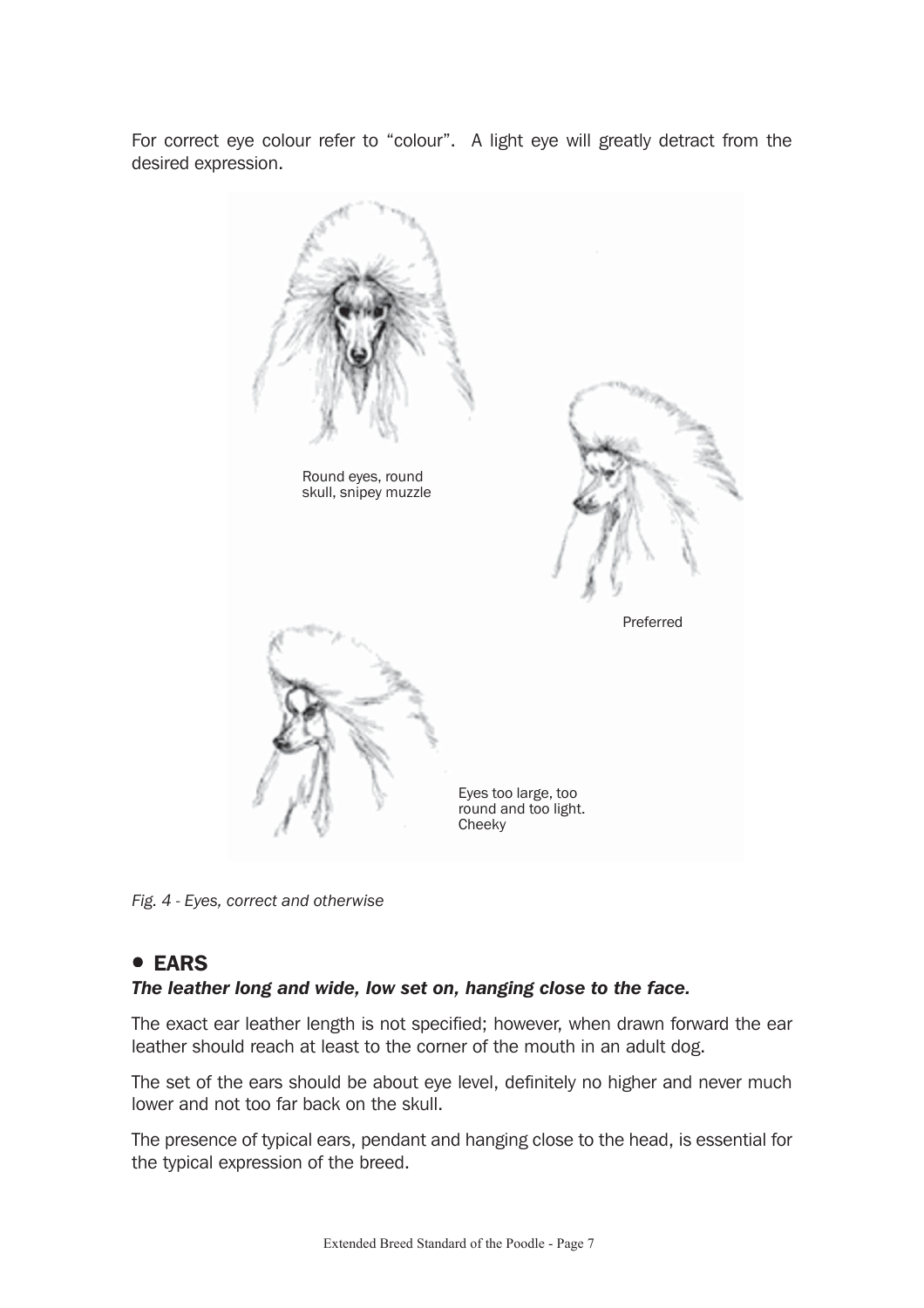

*Fig. 5 – Ears, settings and size*

#### • MOUTH

# *Teeth – white, strong, even, with scissor bite. A full set of 42 teeth is desirable.*

There is only one correct bite and that is a scissor bite.

The word "even" relates to the placement of teeth, evenly spaced and not crowded.



*Fig. 6 – Bite, scissor correct, all others incorrect.*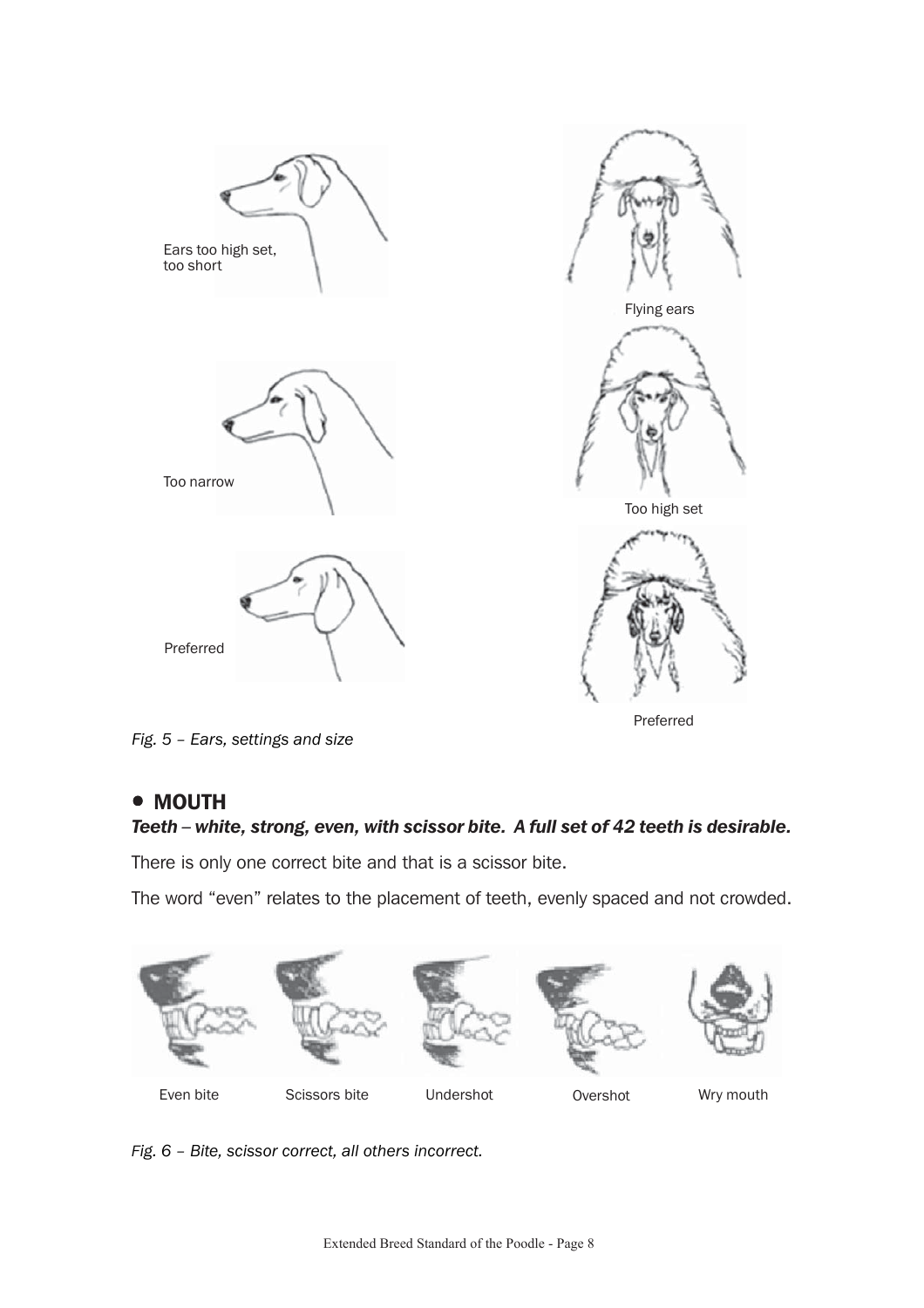# **• NECK**

## *Well proportioned, of good length and strong to admit of the head being carried high and with dignity. Skin fitting tightly at the throat.*

The length of the neck has to be in balance with the size of the dog. The neck in cross section is oval not round. There should be some arch to the neck between the occiput and the shoulders indicating strength and adding to elegance.

The carriage of the neck is reasonably upright, in order to allow the Poodle to carry it's head high and with dignity. Correct head and neck carriage is a characteristic of the breed. This carriage is achieved through sound construction, proud attitude and athletic condition. It is not achieved by a ewe-neck, which is a major fault.

At the start of movement the dog tends to thrust it's head and neck forward until balance is achieved, when the neck and head will return to the desired position.



Short neck, steep shoulder

Ewe neck which sets forward on shoulders **Preferred** 

*Fig. 7 – Necks, correct and otherwise*

# **• FOREOUARTERS**

#### *Shoulders – strong and muscular, sloping well to the back, legs set straight from the shoulders, well muscled.*

The shoulder blade (scapula) and the upper arm (humerus) should be almost equal in length with an angle of approximately  $90 - 100$  degrees where they join at the point of the shoulder - not to be confused with the point of the withers.

A well-laid shoulder blade (scapula) should have an angle of approximately 45 to 50 degrees from the horizontal. The top of the shoulder blade should be fairly close at the withers.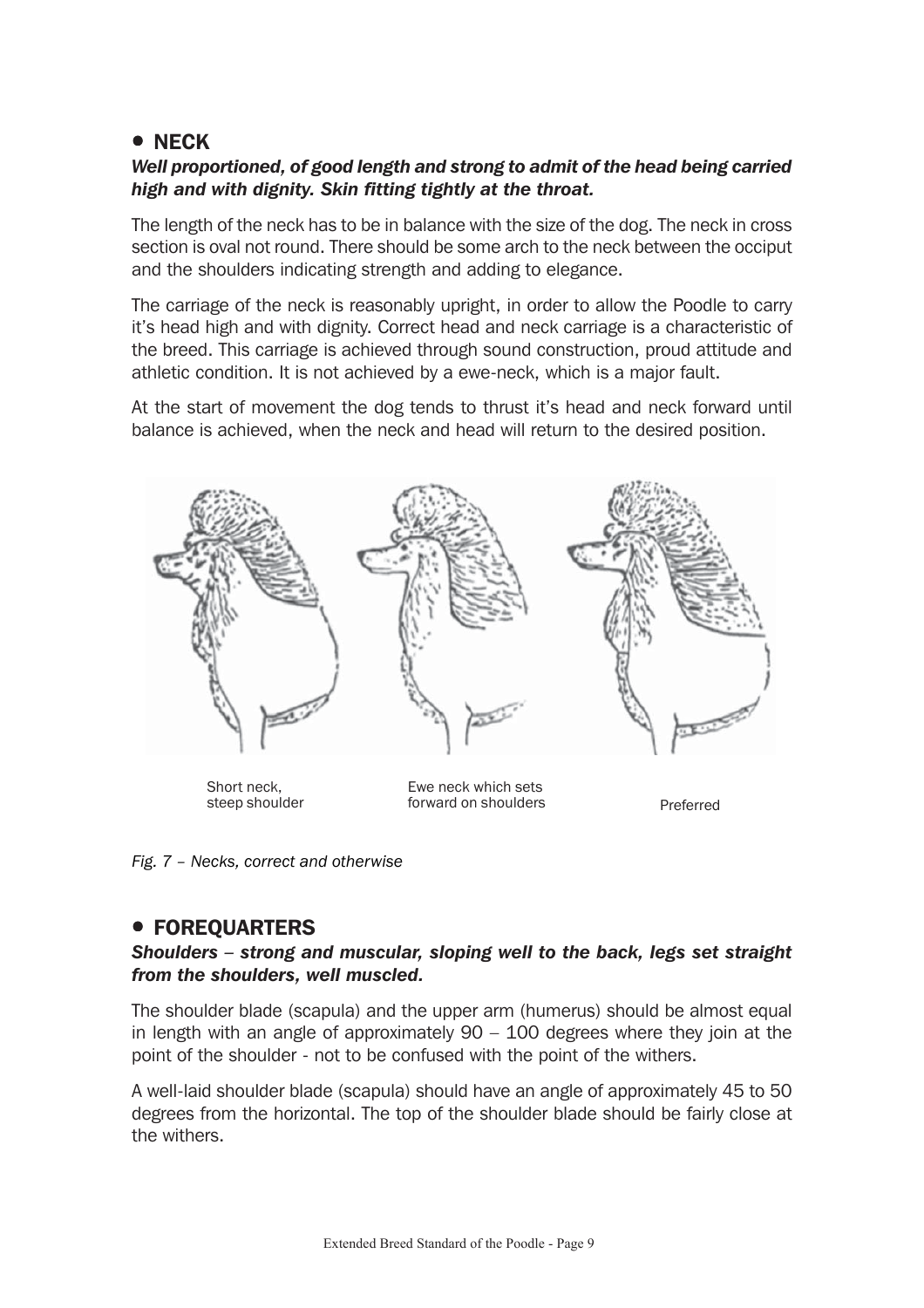With this construction the forelegs will be set directly below the point of withers (top of scapula) on a line perpendicular to the ground – and NOT set in line with the neck. This allows for a moderate prosternum and places the front legs well under the dog.

When viewed from the front, the forelegs should be straight, separated by a moderately deep and wide chest.



Upright shoulder blade combined with correctly angled upper foreleg - this does not allow the head to be held high when standing or carried correctly while moving.



Upright shoulder blade and upright upper foreleg restricts smooth forward reach of front leg and allows for no forechest.

*Fig. 8 – Shoulder placement.*

# • BODY

#### *Chest – deep and moderately wide. Ribs – well sprung and rounded. Back – short, strong, slightly hollowed; loins broad and muscular.*

The chest, to permit the correct placement of the forelegs, should extend down to the elbows and be moderately wide.

If the rib cage is slab-sided or barrelled shaped, rather than the almost oval with a gradual inclination towards the base, the elbows will be thrown out and loose.



Preferred Proper layback of shoulder and upper foreleg gives correct forward reach with correct head carriage.



Correct shoulder blade combined with too steep upper foreleg restricts forward reach and allows for no forechest.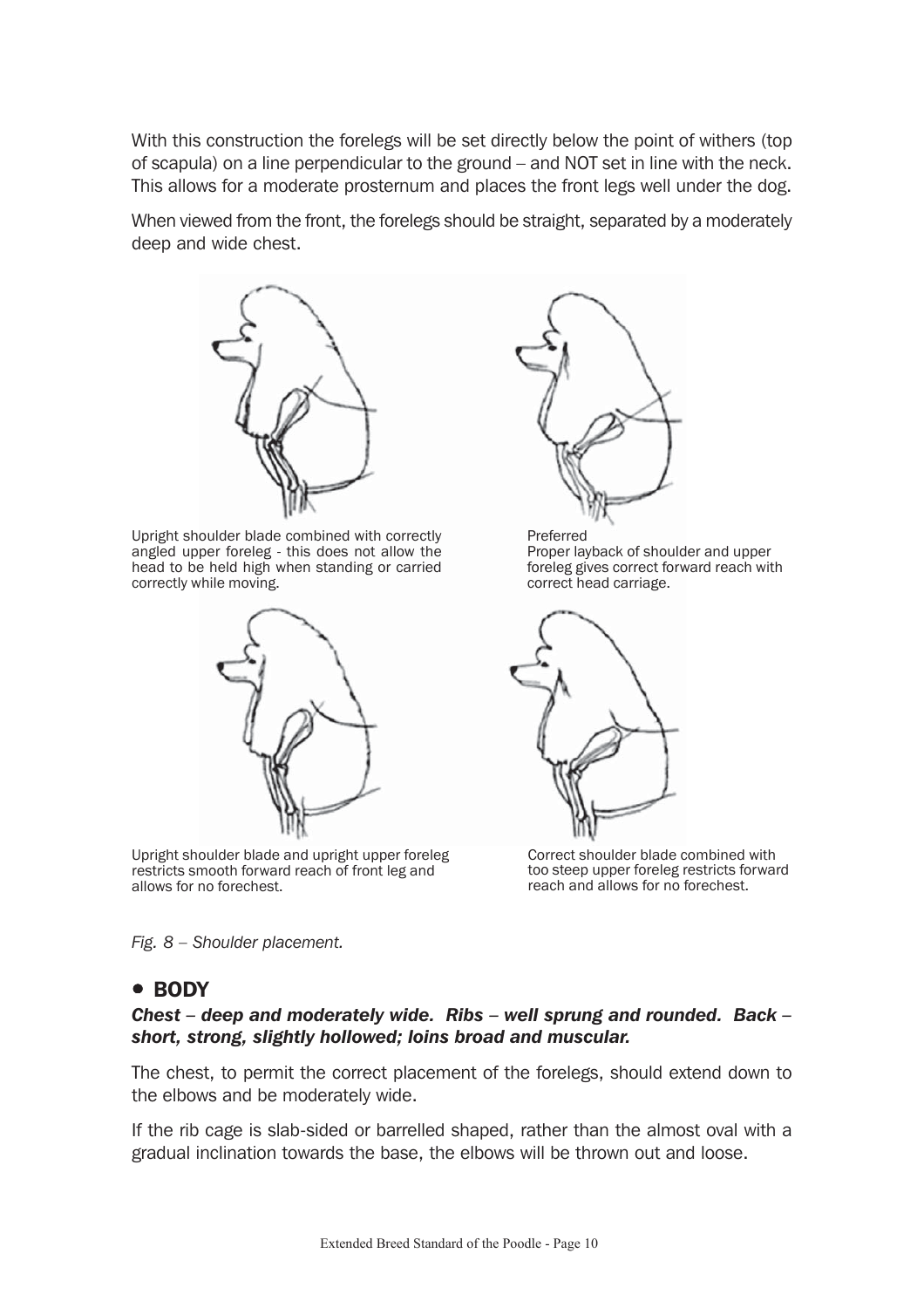The very slight hollow, which appears directly behind the point of the shoulders, is due to musculature rather than bone construction. It should not be confused with a sway back. The straight and level back is combined with a short, broad, level loin and there should be no falling away over the croup.

The overall balance of the dog should be remembered when looking at the individual parts of the body.



Roached back, low tailset **Preferred** 

*Fig. 9 – Showing back and tail-set correct.*



The chest is deep, its lowest point no higher than the elbows.

*Fig. 10 – Showing correct depth of chest.*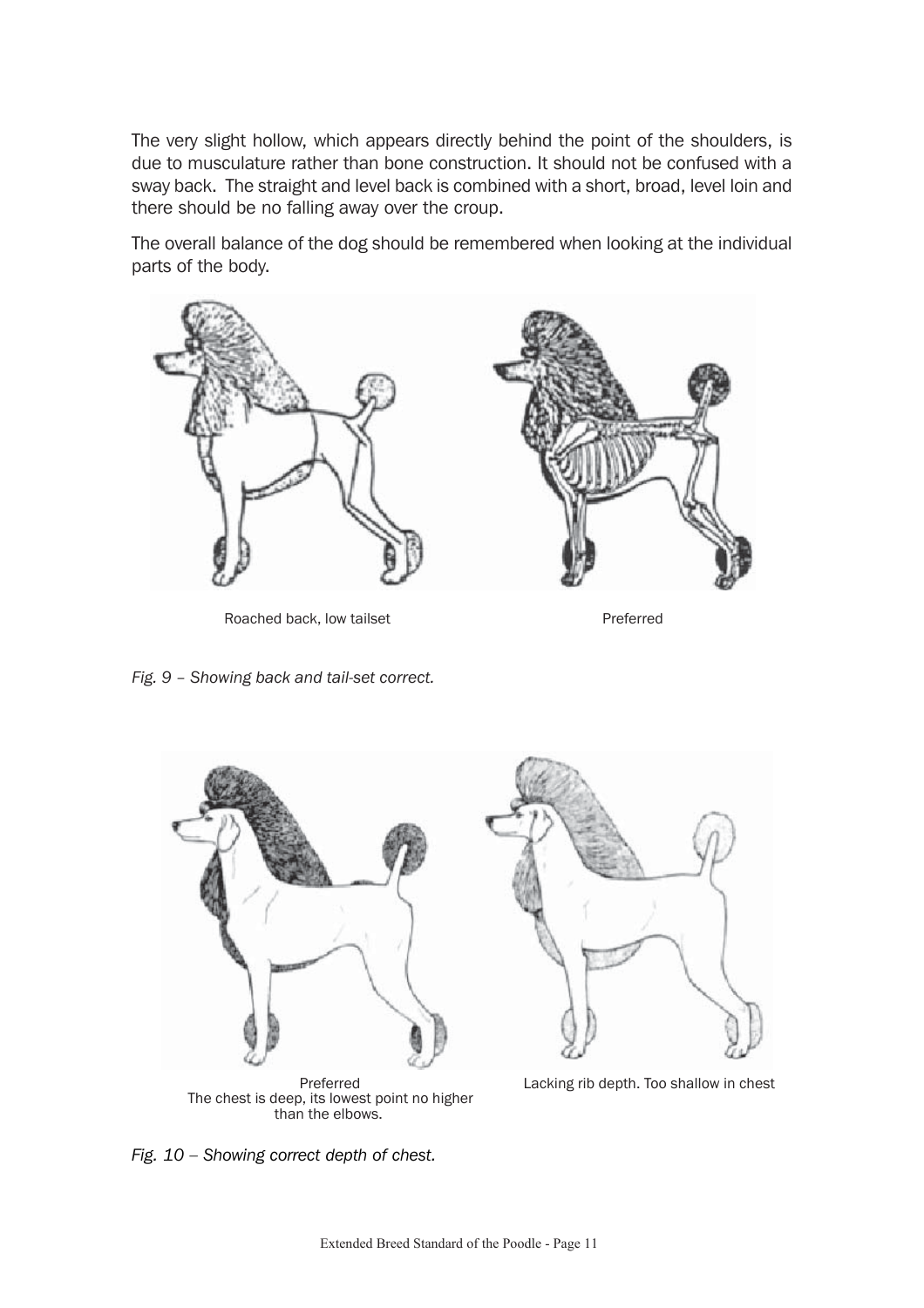

The loin is short, broad and muscular.



Body

Incorrect Round or barrel-shaped



Correct Heart-shaped





Incorrect Poor rib spring, slab sided







*Fig. 11 – Showing correct loin and ribcage.*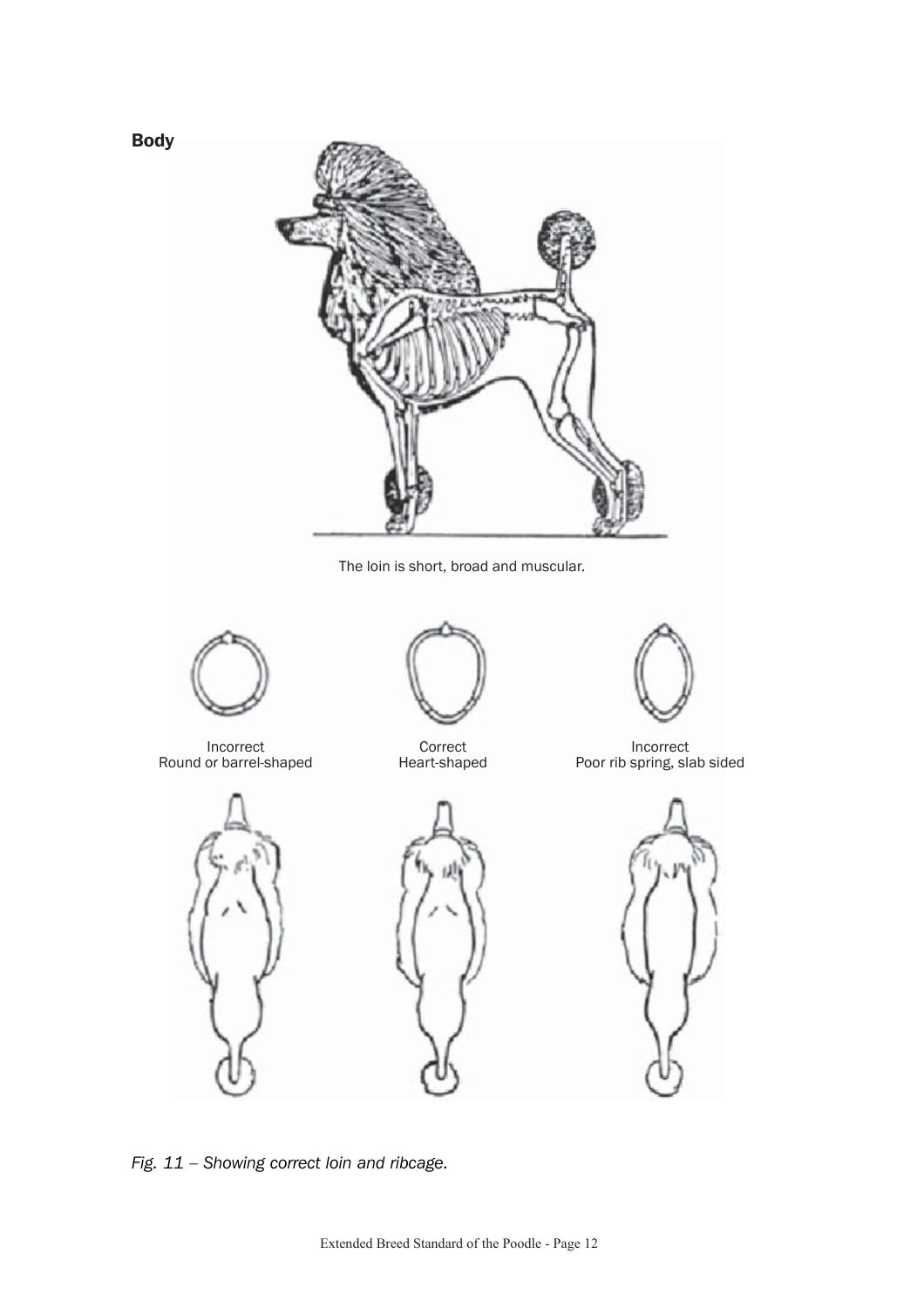# **• HINDOUARTERS**

## *Thighs well developed and muscular, well bent stifles, well let down hocks, hind legs turning neither in nor out.*

There should be balance between the angulation of the forequarters and the hindquarters. The hind legs should be straight and parallel when viewed from the rear. The well-developed muscles of the upper and lower thigh should be apparent. The femur should not be longer than the tibia/fibula.

The rear pastern should be short and perpendicular to the ground. Remember the Poodle is a moderately constructed dog and this includes angulation. With correct angulation, the back feet should be in line with the point of the buttocks or extended slightly behind it. Back feet under the body suggest straight angulation and those, which extend very far behind the buttocks, suggest extreme angulation.



*Fig. 12 – Showing hindquarters side and rear view.*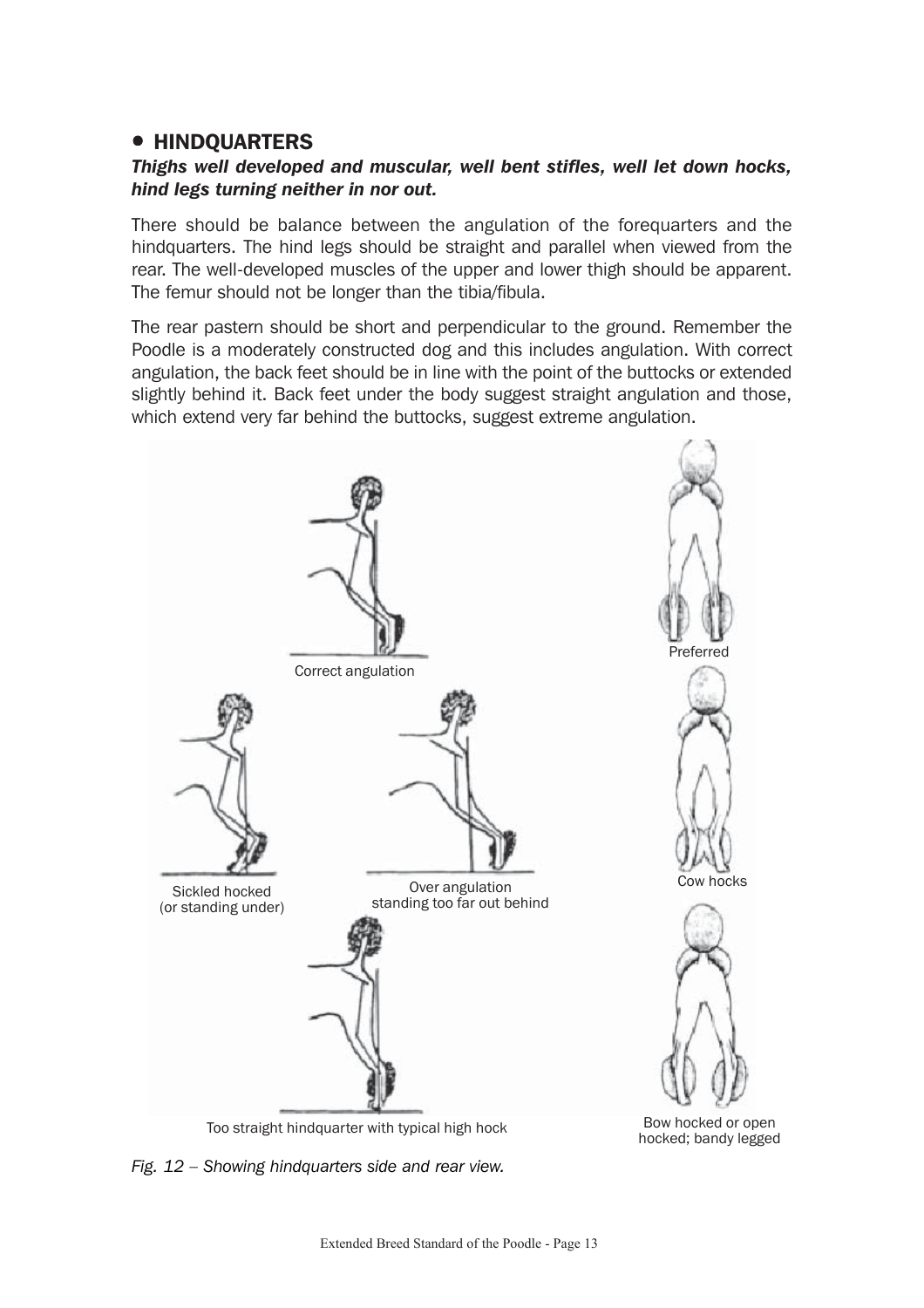# ! FEET

## *Pasterns strong, tight feet proportionally small, oval in shape, turning neither in nor out, toes arched, pads thick and hard, well cushioned.*

Strong pasterns and correct feet are essential to the poodle's gait and purpose. When viewed from the side, the front pasterns should have no more than a slight slope, and the back ones should be upright. When viewed from the front or rear, the pasterns should be straight, bending neither in nor out.

The slight webbing found between the toes is a reminder of their water-retrieving heritage. Contrary to common belief a poodle does not have a "cats foot", rather a small, firm foot with short oval shape.

Toes are well arched and tight fitting.



*Fig. 13 – Showing correct and incorrect foot shape.*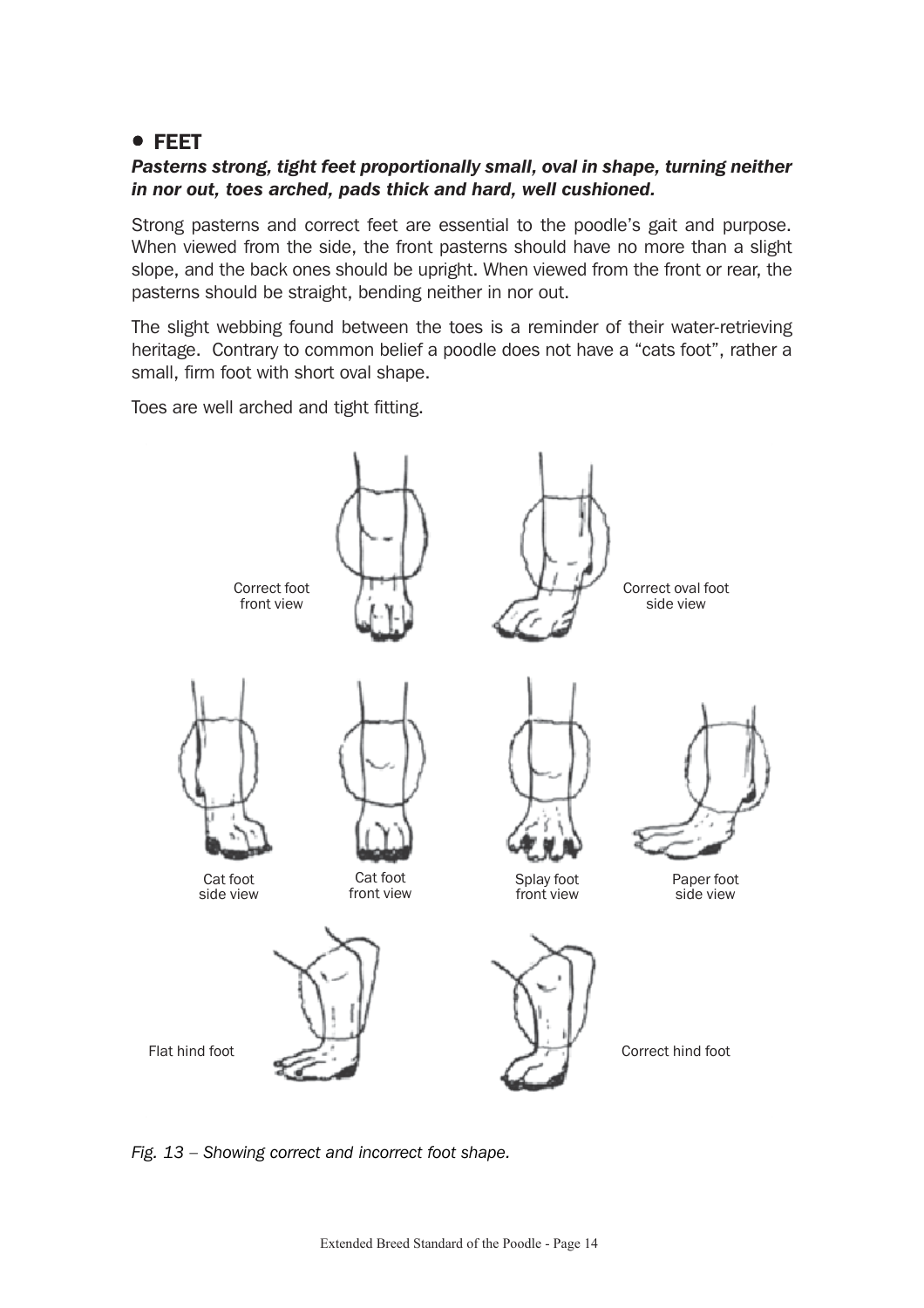# **• TAIL**

*Docked: Set on rather high, carried at slight angle away from the body, never curled or carried over back, thick at root.*

*Undocked: Thick at root, set on rather high, carried away from the body and as straight as possible.*

There is a difference between tail set and tail carriage. A correct tail is set on rather high at the level of the loin. A low tail set often indicates an incorrect loin and croup.

The tail should be well carried, just off the vertical away from the body between 12 and 1 o'clock. Any other tail carriage when moving is a fault.

The Standard was written when tails could be docked. With longer undocked tails, it is acceptable for the end of the tail to tilt. Corkscrew or strongly curled tails, particularly when the curl starts from the base of the tail, are faulty.

The statement "thick at the root" is an indicator of bone substance.



Set low Curled Curled Carried over the back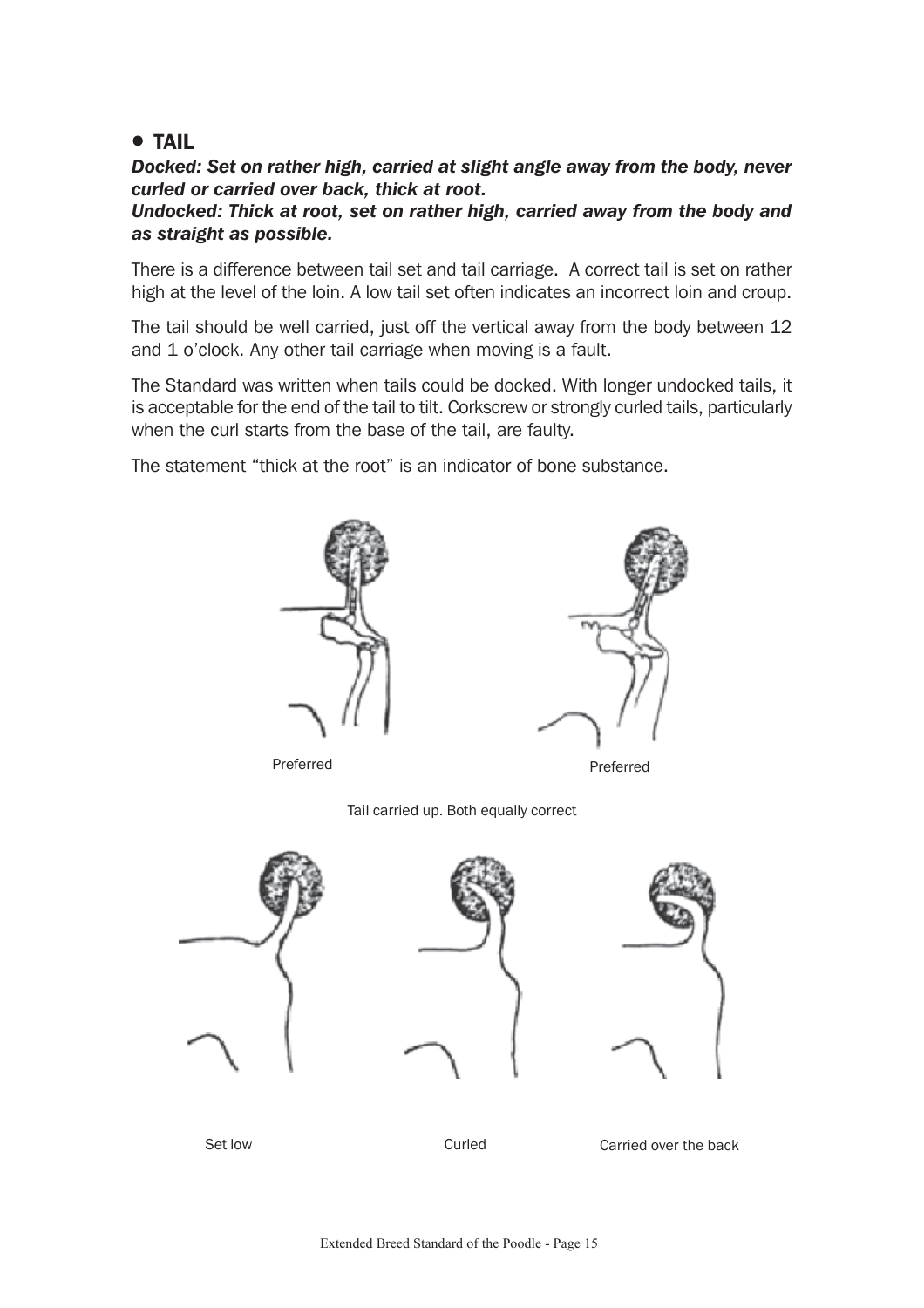

Correct. Trot supported by legs on diagonal



Incorrect. Over reaching

PACE: Incorrect, supported by legs on one side.



Incorrect. Hackney front, also lacks drive



Pace

*Fig. 14 – Correct and incorrect tail set and carriage.*

# **• GAIT/MOVEMENT**

#### *Sound, free movement and light gait are essential.*

Sound, effortless movement is essential. The typical light springy action partly results from the correct proportions, proper foot timing, balanced angulation, good condition and correct carriage. Springy does not mean bouncy, as the Poodle should retain a steady topline when moving, rather it means athletic, lithe and "light on it's feet".

Balanced side movement is a characteristic of the breed. The Poodle should display good reach in front and strong drive behind, gained from the flexing of the knee and extension of the hock. The Poodle does not have excessive extension.

The correctly constructed Poodle should move in a straight line with (when viewed from the front) the forelegs parallel and the elbows close to the body. From the rear the hind legs should be parallel.

The Poodle does not single track, however, at speed the track will converge. A high hackney gait, paddling and overreaching are incorrect.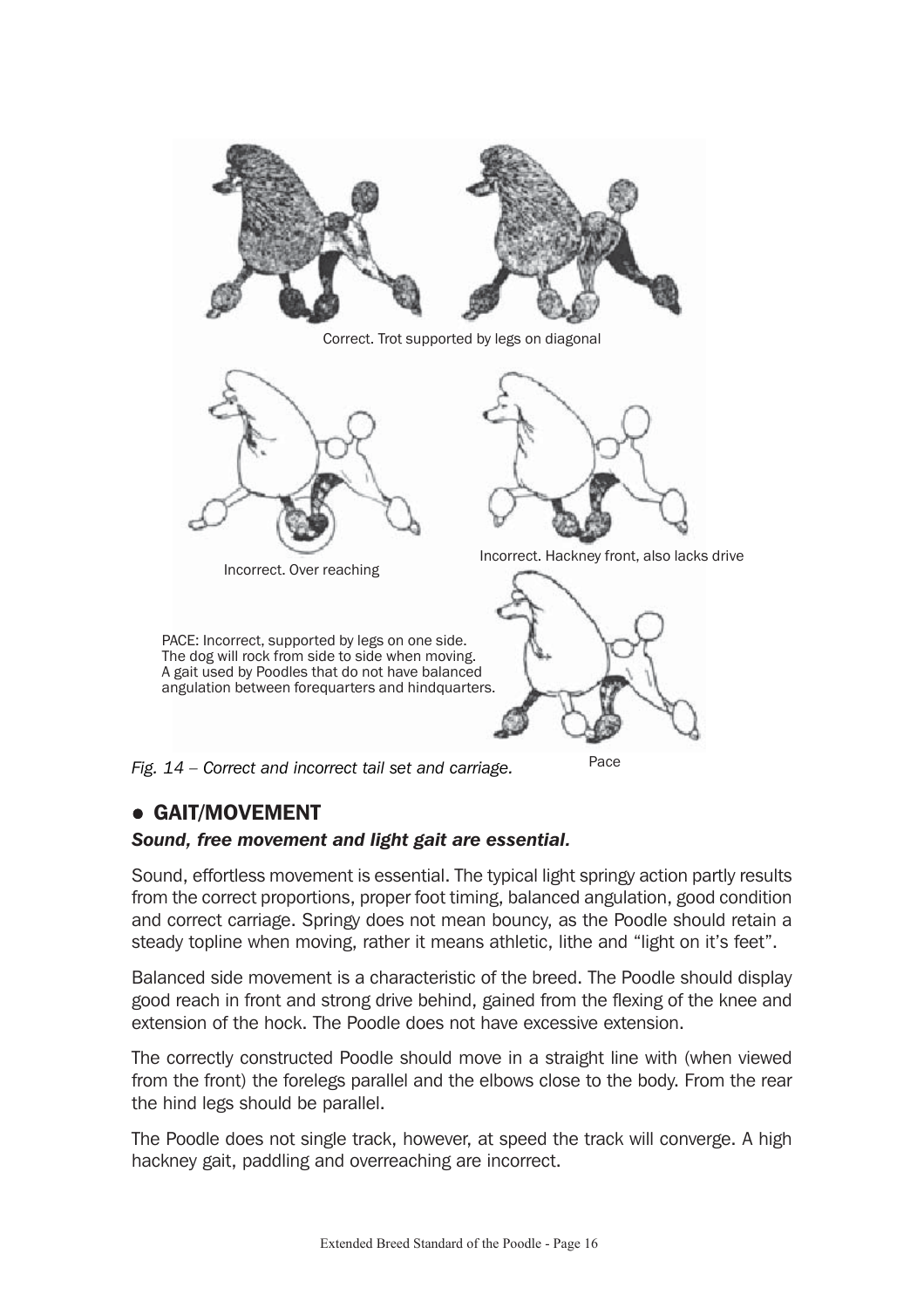

*Fig. 15- Showing correct movement – side view. Fig.16 – Showing correct movement- fore and aft.*

# ! COAT

#### *Very profuse and dense of good harsh texture without knots or tangles. All short hair close, thick and curly. It is strongly recommended that the traditional lion clip be adhered to.*

The intermingling of harsh guard hairs with a thick softer coat forms the harsh texture of the Poodle coat. The coat should be elastic and resistant to the pressure of the hand.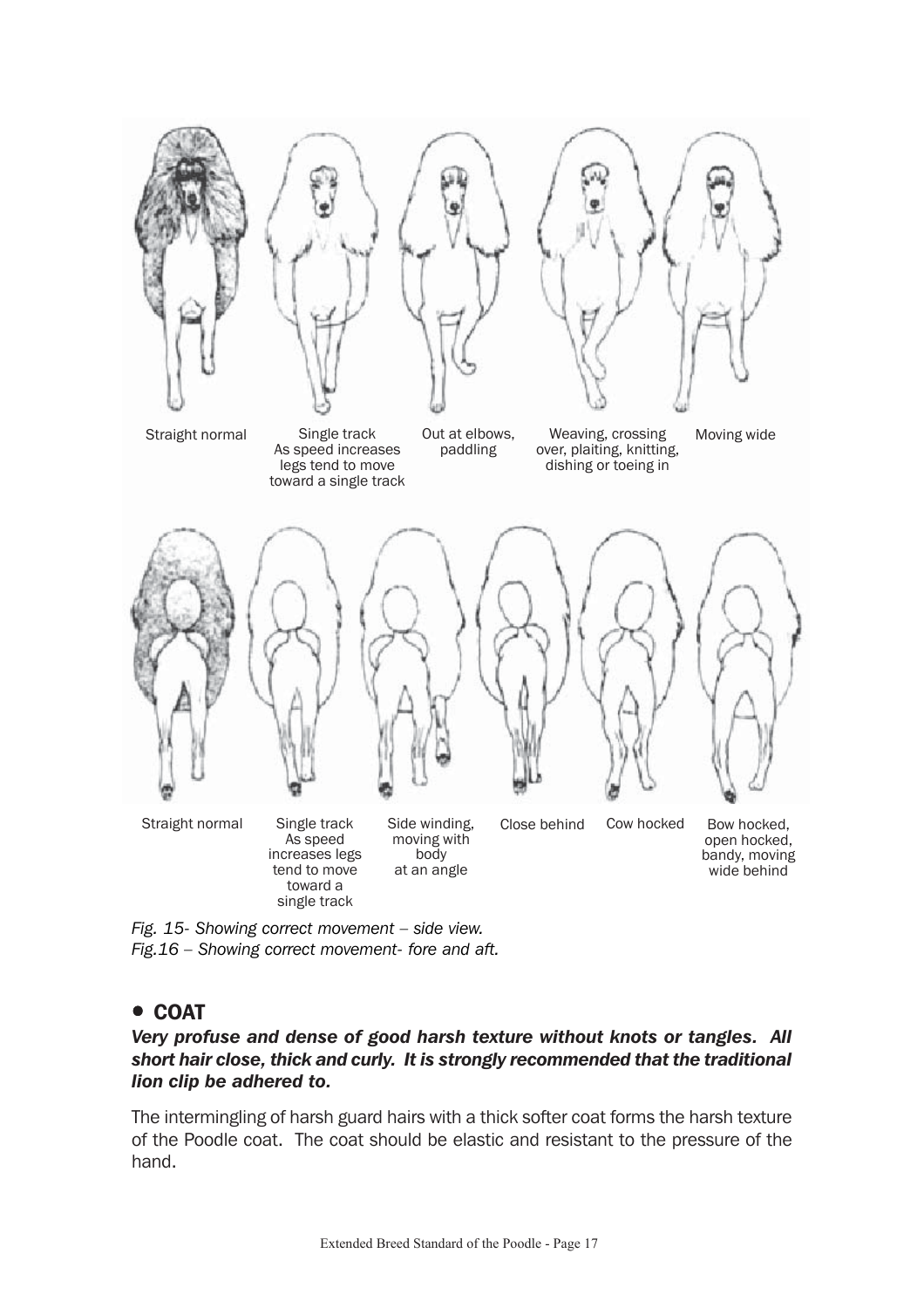The coat should be abundant and thick with the truly harsh coat usually only appearing at maturity and generally on the main body of the dog.

Due to the nature of poodle hair it is possible for the coat to cord, and a corded poodle in traditional lion trim is equally eligible to be shown.

Modern grooming techniques allow for thorough drying and precise scissoring, therefore, the short hair is usually seen straight rather than with the natural curl.

#### Clips:

There are two forms of traditional lion clip, firstly the Continental Lion Clip (usually referred to as Continental) with shaved hindquarters and a rosette on each hip. Secondly the English Saddle Trim (often referred to as the Lion Trim) where the hair on the hindquarters is left longer. A kidney shaped area is often shaved on each flank.

Puppy Trim – traditionally young dogs are exhibited in puppy trim as this allows the exhibitor to move the dog into the adult trim when it has sufficient hair. It has commonly been the practice to cut puppies into adult trim at around 12 months of age.

Other acceptable trims: As the breed Standard does not disqualify other trims, it is possible to exhibit the Poodle in any trim that allows the coat quality to be evaluated. This may include the Junior Lion Trim, which is a combination of a Lion Trim and Puppy Trim. This trim is widely used in the UK and Europe and is often seen in Australia.

It is quite normal for exhibits in Veterans and non-competitive classes (such as Progeny) to be shown in stylised trims not normally seen in the normal classes.



*Fig. 17 – Illustration of various clips.*

# **• COLOURS**

*All solid colours. White and cream poodles to have black nose, lips and eye rims, black toenails are desirable, brown poodles to have dark amber eyes, dark liver nose, lips, eye rims and toenails. Apricot poodles to have dark eyes with black points or deep amber eyes with liver points. Black, silver and blue poodles to have black nose, lips, eye rims and toenails. Cream, apricot, brown, silver and blue poodles may show varying shades of the same colour up to 18 months. Clear colours preferred.*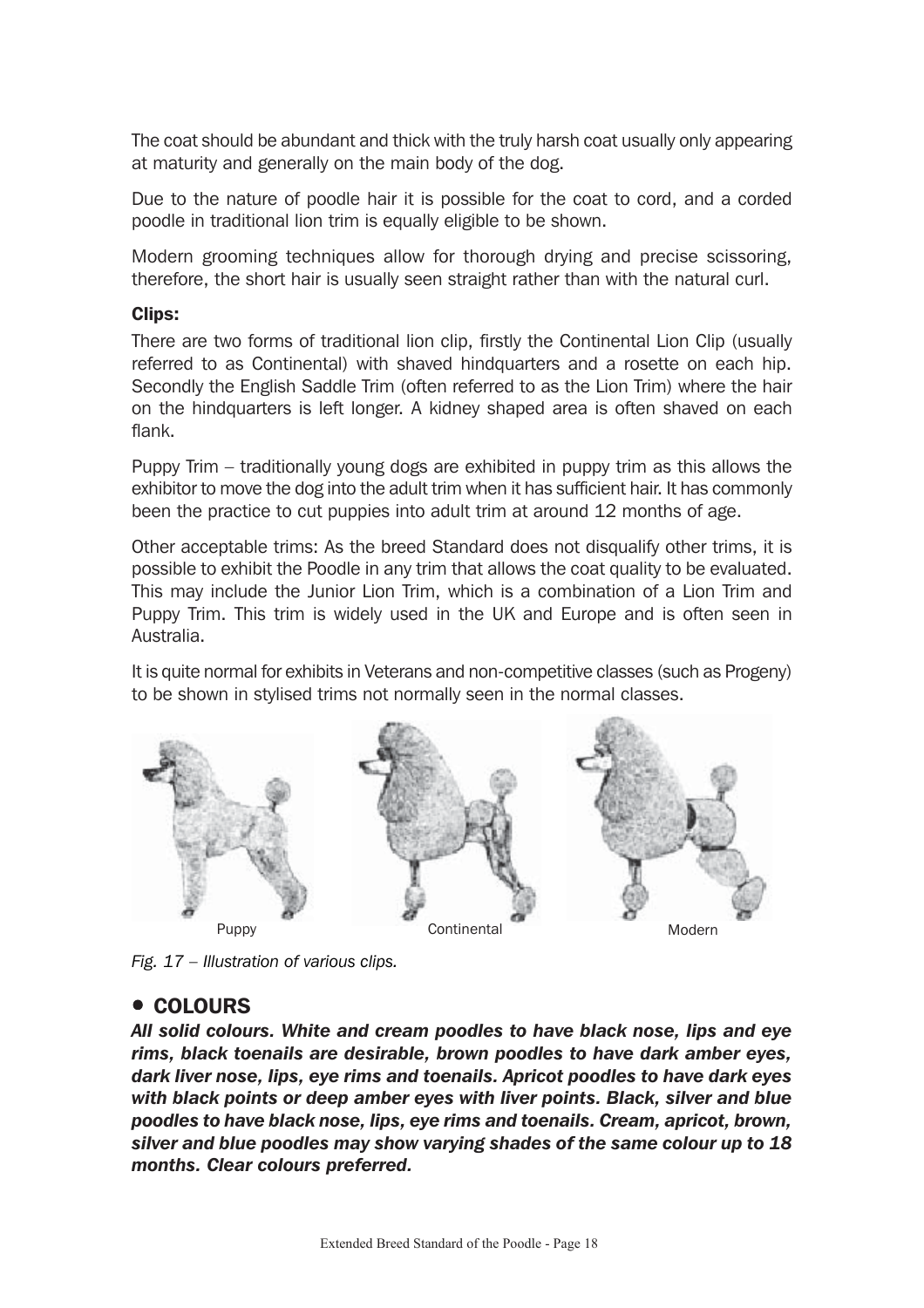Solid colour means one colour only and while clear colours are definitely preferred, natural variation is not to be considered incorrect. Within colours there are shade variations, e.g. Brown maybe pale or dark. Colour can also be influenced by the colour of the guard hairs, e.g. Silvers can have black or white guard hairs.

Parti-coloured dogs are not permitted under our Standard. Please note that scarring on the skin can cause a change in colour (i.e. a black patch on a silver or a dark apricot patch on a cream or white). "Scar" hair is generally very coarse and wiry with limited undercoat and has clear definition from the remainder of the coat.

Some colours take longer to clear then others. The larger varieties can take up to 3 years to appear a consistent shade due to the additional length of adult hair required as height increases.

Within colours there are shade variations, e.g. brown maybe pale or dark. Colour can also be influenced by the colour of the guard hairs, e.g. silver can have black or white guard hairs.

All colours should be determined at skin.

|--|

| <b>Poodle (Standard)</b>  | 38 cm (15 inches) and over,                                                            |
|---------------------------|----------------------------------------------------------------------------------------|
| <b>Poodle (Miniature)</b> | Height at shoulder should be under 38cm<br>(15 inches) but not under 28cm (11 inches), |
| Poodle (Toy)              | Height at shoulder should be under 28 cm<br>$(11$ inches).                             |

The measuring of the Miniature and Toy varieties in the show ring is at the discretion of the judge. However, measuring poodles should only be done with an officially ANKC approved measuring device.

The exhibitor should hold the dog in the normal show position on a firm table with a non-slip surface. The measure should be brought from the rear of the dog, over the back and gently lowered to rest on the top of the shoulder.

Because our Standard states that we "should be under" – type, balance, soundness of temperament and action should always be considered before height, yet only a slight variation of height is acceptable.

# ! FAULTS

*Any departure from the foregoing points should be considered a fault and the seriousness with which the fault should be regarded should be in exact proportion to its degree and its effect upon the health and welfare of the dog.*

*Heavy build, clumsiness Long back, coarse legs and feet, long flat toes Vicious temperament Bad carriage, heavy gait Coarse head, lippiness, snipey in foreface Open soft coats with no curl Flesh coloured nose Particolours*